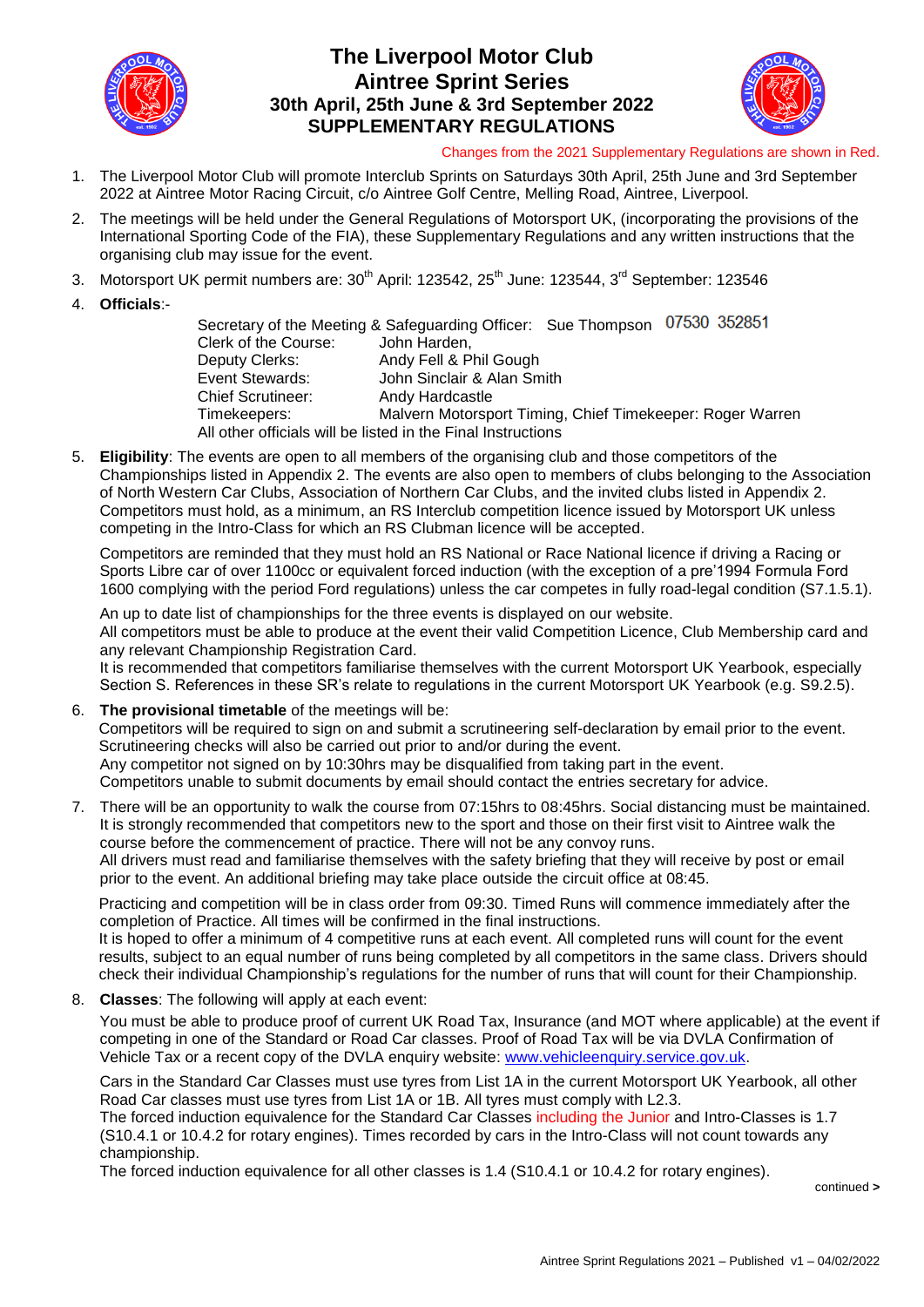## **Standard Cars conforming to S11**

### **Junior**: Standard cars complying with S7.1.9

- **Intro**: Intro-Class Standard cars & drivers complying with S11.1.3
- **SA:** Standard Saloon Cars up to and including 1400cc
- **SB:** Standard Saloon Cars over 1400cc up to and including 1700cc
- **SC:** Standard Saloon Cars over 1700cc up to and including 2000cc
- **SD:** Standard Sports Cars up to and including 2000c

## **Road Cars - Series Production: (S12)**

- **1A:** Saloon Cars up to and including 1400cc
- **1B:** Saloon Cars over 1400cc up to and including 2000cc
- **1C:** Saloon Cars over 2000cc
- **1D:** 2 & 4 Seater Sportscars up to and including 2000cc
- **1E:** 2 & 4 Seater Sportscars over 2000cc
- **1F:** Lotus Elise and other non-ferrous chassis cars up to and including 2200cc
- **1G** Lotus Elise and other non-ferrous chassis cars over 2200cc

## **Road Cars - Specialist Production: (S12)**

- 2A: Kit, Replica & Spaceframed Cars up to and including 1800cc (car derived engines)
- **2B:** Kit, Replica & Spaceframed Cars over 1800cc (car derived engines)
- **2C:** Kit, Replica & Spaceframed Cars (motorcycle derived engines)
- **2D:** Specialist Production Cars that are not eligible for Classes 2A, 2B or 2C

#### **Modified Cars - Series Production: (S13)**

- **3A:** Modified Saloon Cars up to and including 1400cc
- **3B:** Modified Saloon Cars over 1400cc up to and including 2000cc
- **3C:** Modified Saloon Cars over 2000cc
- **3D:** Modified 2 & 4 Seater Sportscars up to and including 2000cc
- **3E:** Modified 2 & 4 Seater Sportscars over 2000cc

### **Modified Cars - Specialist Production (S13)**

- **3F:** Modified Kit, Replica & Spaceframed Cars up to and including1800cc (car derived engines)
- **3G:** Modified Kit, Replica & Spaceframed Cars over 1800cc (car derived engines)
- **3H:** Modified Kit, Replica & Spaceframed Cars (motorcycle derived engines)
- **3K:** Modified Cars that are not eligible for Classes 3A to 3H

#### **Sports Libre Cars: (S14)**

- **4A:** Cars up to and including 2000cc
- **4B:** Cars over 2000cc
- **Racing Cars: (S15)**
	- **5A:** Up to and including 1100cc
	- **5B:** Formula Ford 1600 Racing Cars manufactured before 1<sup>st</sup> January 1994
	- **5C:** Cars over 1100cc up to and including 1600cc
	- **5D:** Cars over 1600cc up to and including 2000cc
	- **5E:** Cars over 2000cc
- **Classic Cars (S10)**
	- **6A:** Classic Road Cars first registered before 1992
	- **6B:** Classic Racing Cars manufactured before 1992

#### **Extra classes** for single makes & championships etc **will** be added **(See Appendix 2 for class numbers).**

(All classes) Cars shall have a towing point of adequate strength at both front & rear, clearly marked by an arrow and the word "Tow" using a contrasting colour.

**All vehicles must comply with Motorsport UK Technical Regulations and with the specific regulations for each category/class as specified in S10.** 

**See the current Motorsport UK Yearbook Section B for the definition of a Sports Car. The requirements of the current Motorsport UK regulations with regard to safety provisions for Sprint and Hillclimb cars must be adhered to, including the use of approved Frontal Head Restraints where mandatory.**

- 9. All road-legal vehicles must have a **reverse gear** operable at all times (S10.9.1) All vehicles must be fitted with a timing strut complying with S.10.10. All vehicles must comply with the silencing levels J5.18. There will be an official noise test carried out before practice runs and further checks may be made during the event.
- 10. **Competition Numbers** must be affixed in accordance with S9.2.5 before presenting the car for Scrutineering. Numbers will not be supplied by the organisers, but there may be a limited supply of black numbers for sale at signing-on. It is helpful if a smaller forward facing number is displayed on all cars.
- 11. **The entry list opens** on publication of these regulations and closes finally 14 days before the appropriate event. The entry fee is £120.00, (Liverpool MC Members: £117.00).

(Each entry fee includes Motorsport UK permit fees of £27.50 (Interclub).

**Entries should be made via the Club's secure online booking facility at [www.liverpoolmotorclub.com](http://www.liverpoolmotorclub.com/)**. By entering online, competitors are deemed to be bound by the event and Motorsport UK regulations (D13.2.3). continued **>**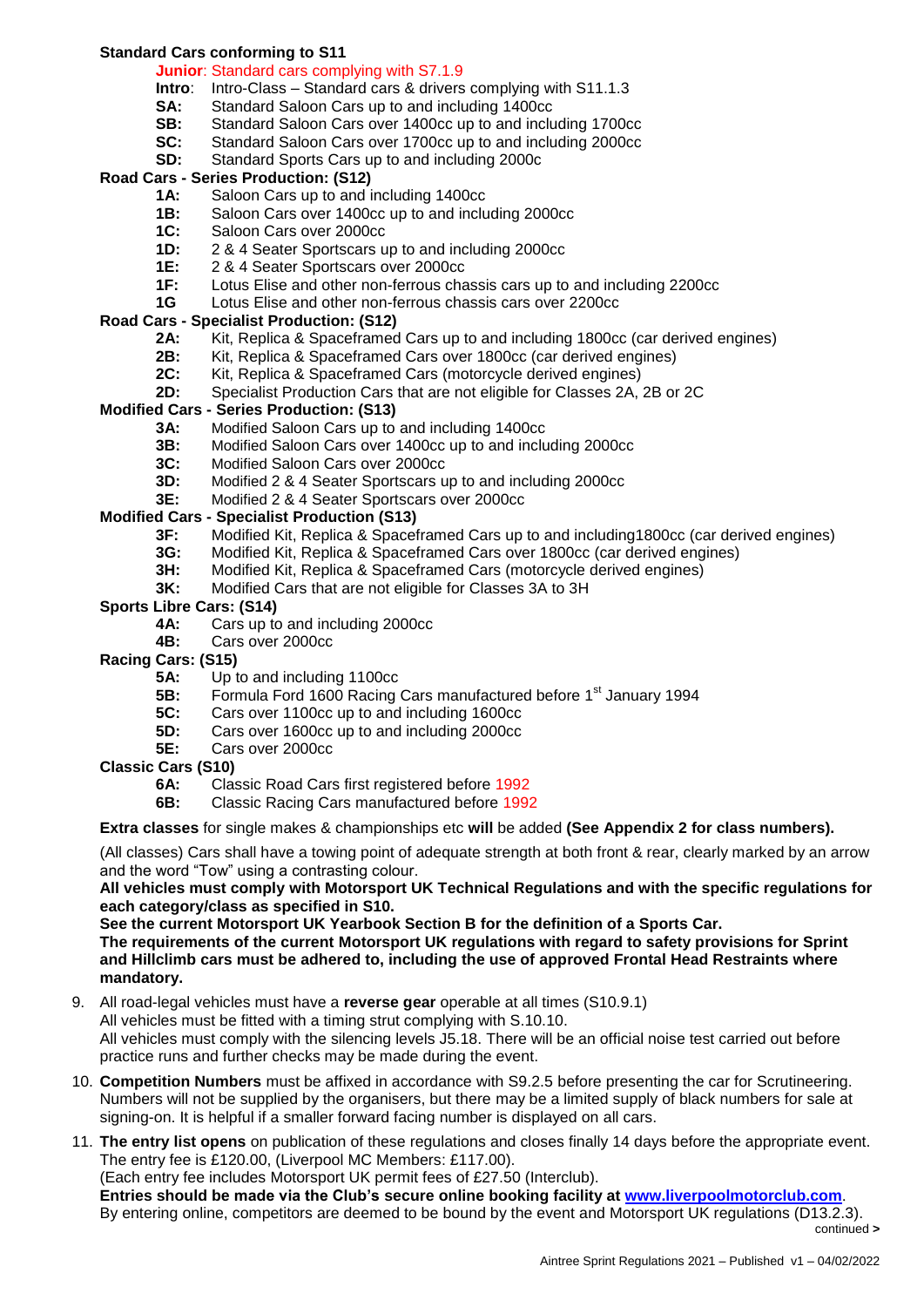If entries are accepted by post, they must be made on the official entry form, include the correct entry fee and must bear the original signature of the competitor. When entering by post, a separate form must be completed for each event entered. Entries will not be accepted by e-mail or fax. Post-dated cheques will be accepted providing they are dated not less than 3 weeks before the relative event. The Club reserves the right to pass on to the competitor concerned any charges incurred if their cheque does not clear upon first presentation.

| <b>The Entries Secretary</b> | Tel 07947 611 478 before 9pm please |
|------------------------------|-------------------------------------|
| 6 Church Mead,               |                                     |
| Pump Lane, Churton           | email. LMCentries@gmail.com         |
| Chester CH3 6LP              |                                     |

The maximum entry for each meeting is 130, the minimum is 80. The organisers may be obliged to reduce the maximum number of entries at short notice to comply with Covid-19 distancing requirements.

The minimum for each class will normally be 2. The first 100 entries will be selected in order of receipt; the remainder will be selected at the discretion of the organisers.

Should any of the above minimum numbers not be reached, the organisers have the right to either cancel the meeting or amalgamate classes.

**Cancelled/Withdrawn entries:** For a cancelled or withdrawn entry to be considered for a refund the organisers must receive written notification (written notification includes email).

Entries withdrawn not less than **5** days prior to the event will be refunded but may be subject to deduction of an administration charge of £10.00.

Entries withdrawn less than **5** days prior to the event will only be eligible for a refund of the Motorsport UK fee. In all cases, refunds will be at the discretion of the organisers.

**Event Cancellation**: If, for reasons of safety or force majeure, an event is cancelled on the day of the event but prior to the commencement of practice, each competitor's entry fee will be refunded less £50.00. If an event is cancelled after the commencement of practice, no refund will be made.

12. **The length of the course** is 1,847 metres (1.14 miles) and consists of the motor racing circuit from the start to a point 325 metres after the exit from Becher's Bend. The track is approximately 9.5 metres (35ft) wide throughout. Cars will start singly in class order and programme order within each class.

The starting signal will be a green light and the method of timing is Automatic Class E.

The finish line will be indicated by chequered marker boards.

Competitors will have the opportunity of two practice runs (S2.1.1). After the satisfactory completion of practice, each driver shall be given a minimum of two timed runs in the same car in each class entered, the fastest run to count for the results as per S9.5

- 13. **Provisional results** will be published as soon as possible after each run or following the end of the event. Results may be distributed by email only. Any **protest** must be lodged in accordance with C5. Marking and penalties will be as printed in the appropriate section of the current Motorsport UK Yearbook. Times are normally available live during the event at [www.resultsman.co.uk](http://www.resultsman.co.uk/)
- 14. **Awards**: If Covid-19 restrictions permit, awards will be presented as follows:

Fastest Time of the Day: Perpetual Trophy & Replica

1st in Class: An Award (Subject to 2 competitors starting the event in that class)

2nd in Class: An Award (Subject to 5 competitors starting the event in that class)

3rd in Class: An Award (Subject to 7 competitors starting the event in that class)

All perpetual trophies will remain the property of Liverpool Motor Club and must be returned clean and in good order no later than the eleventh month after the event at which it was presented.

- 15. All other General Regulations of the Motorsport UK apply as written except for the following, which is modified: S9.2.3: A driver may drive up to two cars, each in a different class.
- 16. **Food**: hot and cold meals, drinks and snacks will be available in the Golf Centre cafe, (adjacent to the paddock), during the event. This service may be suspended due to Covid-19 restrictions. See final instructions.
- 17. **Camping**: The entrance gates will be open on Friday evening until 21:00hrs for campers and overnight parking. Gates will be locked promptly at 21:00hrs on Friday evening until 06:30hrs on Saturday morning with no vehicular or pedestrian exit or entry between these times.

We have ten pitches available for motorhomes/campervans on Friday night (only) which must be booked in advance with the entries secretary. We cannot accommodate tents. Details of local campsites and other accommodation are available on our website. Camping is not available on Saturday night and may not be available on Friday night if Covid-19 restrictions are in force. See final instructions or the LMC website.

- 18. No trade sales may be undertaken at the circuit without the prior written permission of the organisers.
- 19. A 10 mph speed limit will be strictly enforced in all public areas. Competitor and support vehicles must not exceed this when driving into and from the paddock.

continued **>**

**To enter any of our sprints, hillclimbs and track days visit our Website: [www.liverpoolmotorclub.com](http://www.liverpoolmotorclub.com/)**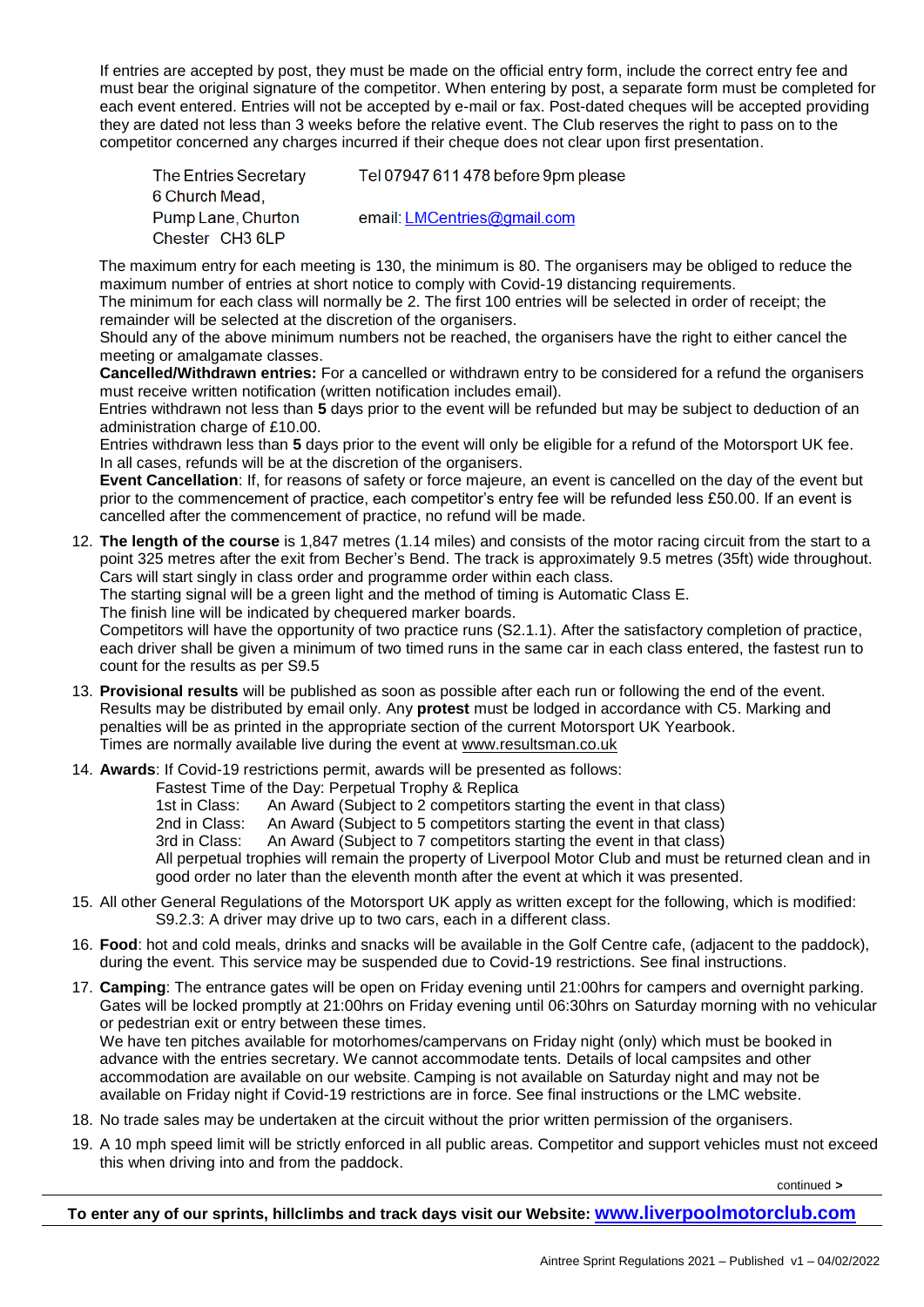# **Appendix 1**

*All vehicles must comply with S10.*

## *Clarifications for Standard Cars and Road Cars*

*All cars must have current UK road tax. Proof will be via DVLA Confirmation of Vehicle Tax or a recent copy of the DVLA enquiry website [\(www.vehicleenquiry.service.gov.uk/\)](http://www.vehicleenquiry.service.gov.uk/), a current MOT if age requires it, and insurance. It is the driver's responsibility to prove compliance.* 

*All Standard Cars and Road Cars must remain in a totally road legal condition at all times. (S10.11)*

## *Standard Car Classes - Standard Cars conforming to S11*

*These classes are intended to attract new inexperienced competitors driving unmodified cars, as a low-cost entry to the sport. Other than adding FIA/Motorsport UK approved/homologated safety equipment and/or fitting uprated brake friction material, no other modifications are allowed. Any replacement component fitted must be a \*Standard Part or a Standard Pattern Part.*

*Restricted to: 2 wheel drive cars produced since 1st Jan 2000, minimum production 5000 per annum S11.1.1 Engine; Maximum capacity 2000cc (1400cc for Junior drivers), forced induction equivalency is 1.7 (S10.4.1 & 10.4.2). Wheels and tyres; Standard wheels, and list 1A tyres only, complying with S11.4*

*\* "Standard" means a component that was listed in the car manufacturer's price list for that model of car.*

## *Classes 1A to 1G and 2A to 2D - Road Cars conforming to S12*

*Tyres; Tyres must comply with S12.6.*

*Brakes; Brake callipers, discs, master cylinder, shoes & pads can be modified. Non-ferrous discs are only permitted in accordance with J5.6.2. Modification of the brake pedal is permitted. The fitting of aftermarket pedal assemblies is not permitted. Anti-Lock braking systems can be removed but cannot be added to a vehicle that does not have one as a manufacturer specified option.* 

*Suspension; (As per S12.7) Strut Braces across the top of the front suspension turrets are allowed but these must be removable and not welded in place.*

*Safety; Pyrotechnic safety devices such as airbags and seatbelt pre-tensioners may be disconnected or removed.*

### *Cars competing in Road Legal condition:*

*Whilst Scrutineers and Championship Officials reserve the right to check all road-legal competition vehicles' taxation status via the DVLA website to ensure compliance with championship/event regulations, the onus remains with the competitor to prove compliance when requested.*

*It is the competitor's responsibility to ensure that all data held by the DVLA is accurate for the vehicle being entered into competition.*

*Class 5B: Formula Ford 1600 Racing Cars manufactured before 1st January 1994.*

*Only full sets of the following tyres are to be used:*

*Cars manufactured before 31.12.1971 – Cooper/Avon Formula Ford Specification ACB9 or Dunlop Historic Formula Ford tyres. Cars manufactured 1.1.1972 to 31.12.1993 – Cooper/Avon Formula Ford Specification ACB9 or ACB10 tyres.*

## *All other Technical Regulations are as specified in MSUK Yearbook, Section S*

continued >

#### **ENVIRONMENTAL CONCERNS**

Motorsport UK is exceedingly concerned by the impact of single-use plastic tyre-wrapping. As reusable alternatives are available competitors are encouraged to reduce plastic usage in this regard. The use of these plastic tyre wraps is to be eradicated by 2023

There are no facilities for the disposal of oil, fuel, coolant or other hazardous liquids at the venue. Competitors should make arrangements to take such liquids away with them for disposal at an approved facility. Please take your litter home - leave behind nothing but tyre marks!